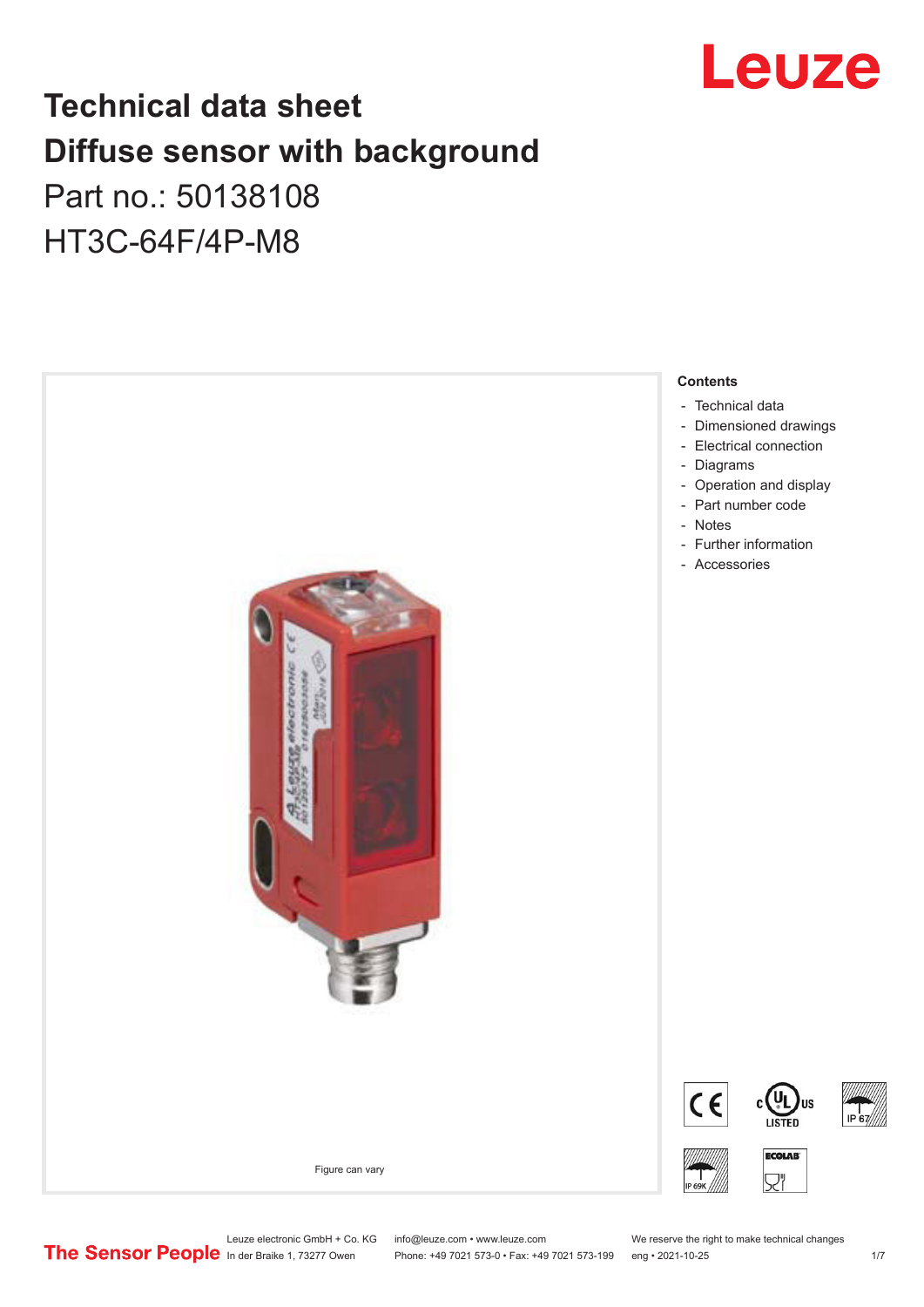ground suppression

## <span id="page-1-0"></span>**Technical data**

### **Basic data**

**Series** 3C **Operating principle** Diffuse reflection principle with back-

### **Optical data**

| <b>Operating range</b>           | Guaranteed operating range           |
|----------------------------------|--------------------------------------|
| Operating range, white 90%       | $0.0050.064$ m                       |
| <b>Operating range limit</b>     | Typical operating range              |
| Operating range limit, white 90% | $0.0050.064$ m                       |
| Permanently set operating range  | $0.064$ m                            |
| Beam path                        | Focused                              |
| Light source                     | LED, Red                             |
| Wavelength                       | 633 nm                               |
| LED group                        | Exempt group (in acc. with EN 62471) |
| <b>Transmitted-signal shape</b>  | Pulsed                               |
| Type of light spot geometry      | Round                                |
| <b>Focus</b>                     | Fixed                                |

### **Electrical data**

**Protective circuit** Polarity reversal protection Short circuit protected

| 10  30 V, DC, Incl. residual ripple |
|-------------------------------------|
| $0 15 \%$ , From $U_{p}$            |
| $015$ mA                            |
|                                     |

#### **Outputs**

**Number of digital switching outputs** 2 Piece(s)

| <b>Switching outputs</b>   |                                   |
|----------------------------|-----------------------------------|
| Voltage type               | DC                                |
| Switching current, max.    | 100 mA                            |
| <b>Switching voltage</b>   | high: $\geq$ (U <sub>B</sub> -2V) |
|                            | $1$ nw: $\leq$ 2V                 |
|                            |                                   |
| <b>Switching output 1</b>  |                                   |
| <b>Assignment</b>          | Connection 1, pin 4               |
| <b>Switching element</b>   | Transistor, PNP                   |
| <b>Switching principle</b> | Light switching                   |
|                            |                                   |
| <b>Switching output 2</b>  |                                   |
| <b>Assignment</b>          | Connection 1, pin 2               |
| <b>Switching element</b>   | Transistor, PNP                   |
| <b>Switching principle</b> | Dark switching                    |
|                            |                                   |

### **Timing**

| <b>Switching frequency</b> | 1.000 Hz         |
|----------------------------|------------------|
| Response time              | $0.5$ ms         |
| <b>Readiness delay</b>     | $300 \text{ ms}$ |
| Response jitter            | $166 \mu s$      |

| <b>Connection 1</b>       |                |  |
|---------------------------|----------------|--|
| <b>Function</b>           | Signal OUT     |  |
|                           | Voltage supply |  |
| <b>Type of connection</b> | Connector      |  |
| <b>Thread size</b>        | M8             |  |
| <b>Type</b>               | Male           |  |
| <b>Material</b>           | Metal          |  |
| No. of pins               | 4-pin          |  |

### **Mechanical data**

| Dimension (W x H x L)             | 11.4 mm x 34.2 mm x 18.3 mm  |
|-----------------------------------|------------------------------|
| <b>Housing material</b>           | <b>Plastic</b>               |
| <b>Plastic housing</b>            | PC-ABS                       |
| Lens cover material               | Plastic / PMMA               |
| Net weight                        | 10q                          |
| <b>Housing color</b>              | Red                          |
| <b>Type of fastening</b>          | Through-hole mounting        |
|                                   | Via optional mounting device |
| <b>Compatibility of materials</b> | <b>ECOLAB</b>                |

### **Operation and display**

| Type of display                     | I FD                    |
|-------------------------------------|-------------------------|
| <b>Number of LEDs</b>               | 2 Piece(s)              |
| <b>Operational controls</b>         | Multiturn potentiometer |
| Function of the operational control | Range adjustment        |

### **Environmental data**

| Ambient temperature, operation | -40  60 °C                       |
|--------------------------------|----------------------------------|
| Ambient temperature, storage   | $-40$ 70 $^{\circ}$ C $^{\circ}$ |

#### **Certifications**

| Degree of protection     | IP 67         |
|--------------------------|---------------|
|                          | IP 69K        |
| <b>Protection class</b>  | Ш             |
| <b>Certifications</b>    | c UL US       |
| <b>Standards applied</b> | IEC 60947-5-2 |

### **Classification**

| 85365019 |
|----------|
| 27270904 |
| 27270904 |
| EC002719 |
| EC002719 |
|          |

# Leuze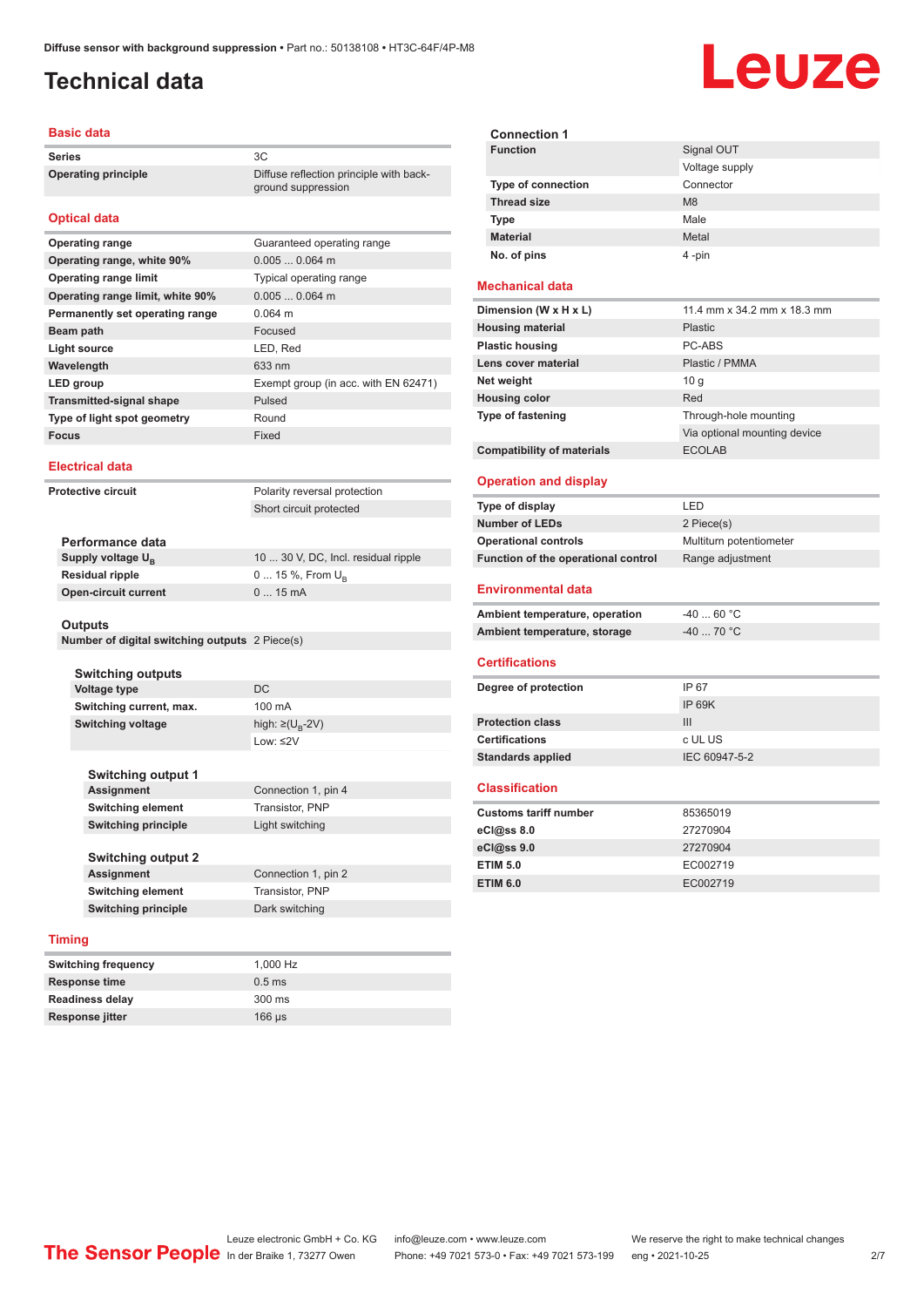# <span id="page-2-0"></span>**Dimensioned drawings**

Leuze

All dimensions in millimeters



- A Green LED
- B Yellow LED
- C Optical axis
- C1 Receiver
- C<sub>2</sub> Transmitter D Multiturn potentiometer
- E Mounting sleeve (standard)
- F Threaded sleeve (3C.B series)

# **Electrical connection**

**Connection 1**

| <b>Function</b>           | Signal OUT     |
|---------------------------|----------------|
|                           | Voltage supply |
| <b>Type of connection</b> | Connector      |
| <b>Thread size</b>        | M <sub>8</sub> |
| <b>Type</b>               | Male           |
| <b>Material</b>           | Metal          |
| No. of pins               | $4 - pin$      |

## **Pin Pin assignment 1** V+ **2** OUT 2 **3** GND **4** OUT 1

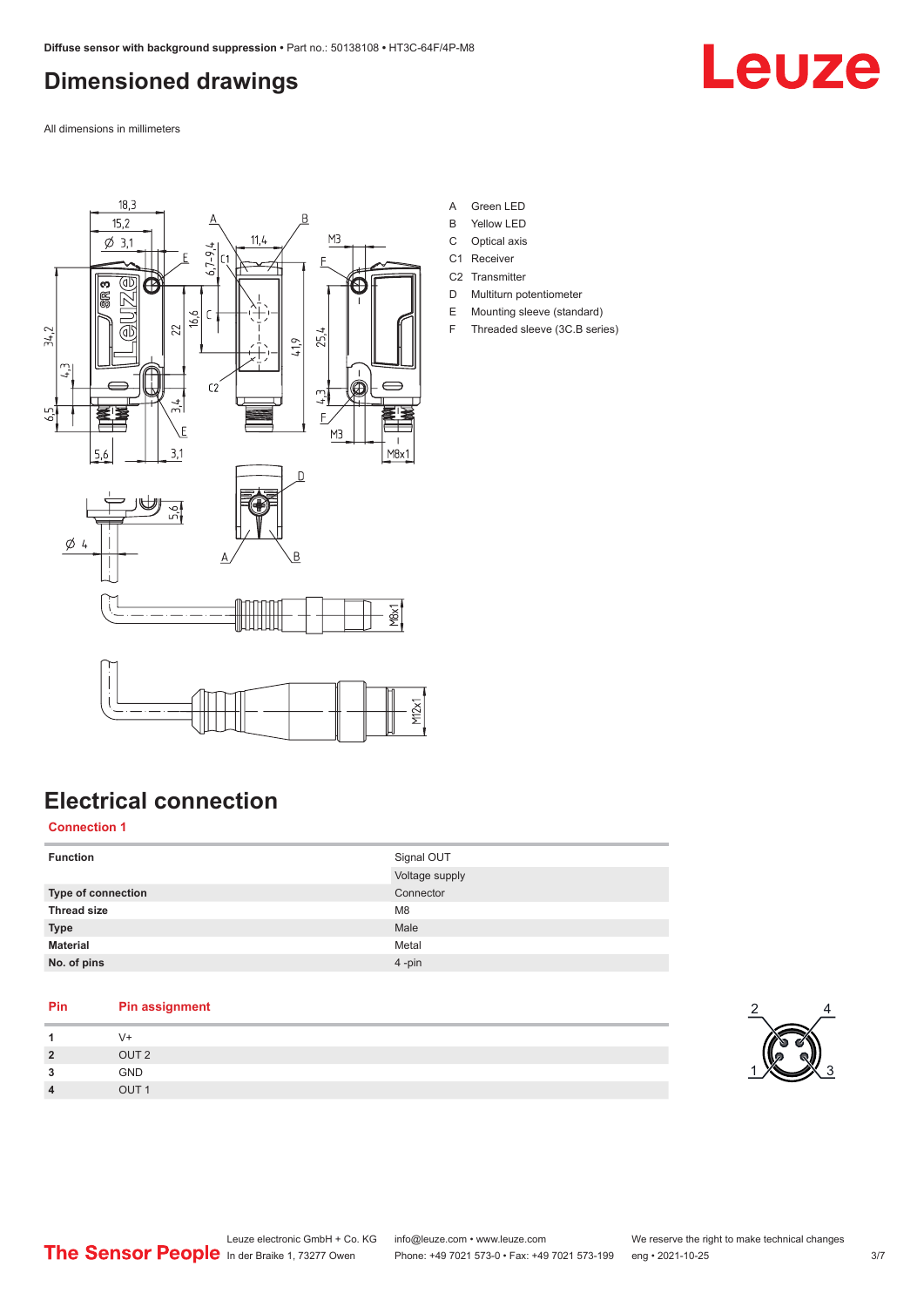## <span id="page-3-0"></span>**Diagrams**

# Leuze

Typ. response behavior (white 90 %)



Typ. black/white behavior



- x Range [mm]
- y Reduction of range [mm]
- A White 90%
- B Gray 18%
- C Black 6%
- NOTE The diagram applies only up to the permanently set operating range

## **Operation and display**

| <b>LED</b> | Nsnlav                   |                 |
|------------|--------------------------|-----------------|
|            | Green, continuous light  | Ready           |
| ຳ          | Yellow, continuous light | Object detected |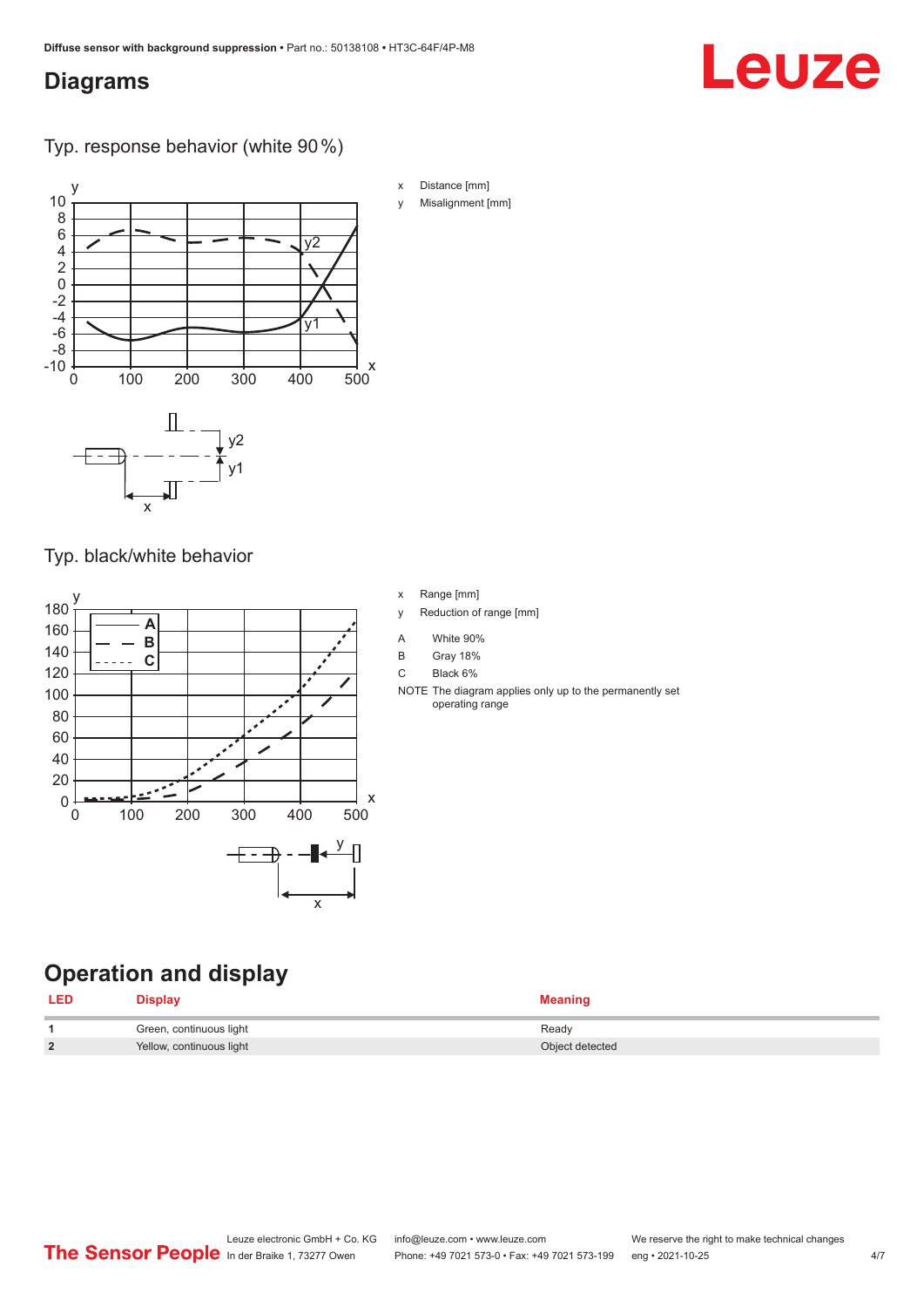## <span id="page-4-0"></span>**Part number code**



Part designation: **AAA 3C d EE-f.GG H/i J-K**

| AAA3C | Operating principle / construction<br>HT3C: Diffuse reflection sensor with background suppression<br>LS3C: Throughbeam photoelectric sensor transmitter<br>LE3C: Throughbeam photoelectric sensor receiver<br>PRK3C: Retro-reflective photoelectric sensor with polarization filter                                                                                                                                                                                                                                                                                                                                 |
|-------|---------------------------------------------------------------------------------------------------------------------------------------------------------------------------------------------------------------------------------------------------------------------------------------------------------------------------------------------------------------------------------------------------------------------------------------------------------------------------------------------------------------------------------------------------------------------------------------------------------------------|
| d     | Light type<br>n/a: red light<br>I: infrared light                                                                                                                                                                                                                                                                                                                                                                                                                                                                                                                                                                   |
| EE    | Light source<br>n/a: LED<br>L1: laser class 1<br>L2: laser class 2                                                                                                                                                                                                                                                                                                                                                                                                                                                                                                                                                  |
| f     | Preset range (optional)<br>n/a: operating range acc. to data sheet<br>xxxF: Preset range [mm]                                                                                                                                                                                                                                                                                                                                                                                                                                                                                                                       |
| GG    | <b>Equipment</b><br>n/a: standard<br>A: Autocollimation principle (single lens) for positioning tasks<br>B: Housing model with two M3 threaded sleeves, brass<br>F: Permanently set range<br>L: Long light spot<br>S: small light spot<br>T: autocollimation principle (single lens) for highly transparent bottles without tracking<br>TT: autocollimation principle (single lens) for highly transparent bottles with tracking<br>V: V-optics<br>XL: Extra long light spot<br>X: extended model<br>HF: Suppression of HF illumination (LED)                                                                       |
| H     | Operating range adjustment<br>n/a with HT: range adjustable via 8-turn potentiometer<br>n/a with retro-reflective photoelectric sensors (PRK): operating range not adjustable<br>1: 270° potentiometer<br>3: teach-in via button<br>6: auto-teach                                                                                                                                                                                                                                                                                                                                                                   |
| j.    | Switching output/function OUT 1/IN: Pin 4 or black conductor<br>2: NPN transistor output, light switching<br>N: NPN transistor output, dark switching<br>4: PNP transistor output, light switching<br>P: PNP transistor output, dark switching<br>6: push-pull switching output, PNP light switching, NPN dark switching<br>G: Push-pull switching output, PNP dark switching, NPN light switching<br>L: IO-Link interface (SIO mode: PNP light switching, NPN dark switching)<br>8: activation input (activation with high signal)<br>X: pin not used<br>1: IO-Link / light switching (NPN) / dark switching (PNP) |
| J     | Switching output / function OUT 2/IN: pin 2 or white conductor<br>2: NPN transistor output, light switching<br>N: NPN transistor output, dark switching<br>4: PNP transistor output, light switching<br>P: PNP transistor output, dark switching<br>6: push-pull switching output, PNP light switching, NPN dark switching<br>G: Push-pull switching output, PNP dark switching, NPN light switching<br>W: warning output<br>X: pin not used<br>8: activation input (activation with high signal)<br>9: deactivation input (deactivation with high signal)<br>T: teach-in via cable                                 |
| κ     | <b>Electrical connection</b><br>n/a: cable, standard length 2000 mm, 4-wire<br>5000: cable, standard length 5000 mm, 4-wire<br>M8: M8 connector, 4-pin (plug)<br>M8.3: M8 connector, 3-pin (plug)<br>200-M8: cable, length 200 mm with M8 connector, 4-pin, axial (plug)<br>200-M8.3: cable, length 200 mm with M8 connector, 3-pin, axial (plug)<br>200-M12: cable, length 200 mm with M12 connector, 4-pin, axial (plug)                                                                                                                                                                                          |

## **Note**



 $\%$  A list with all available device types can be found on the Leuze website at www.leuze.com.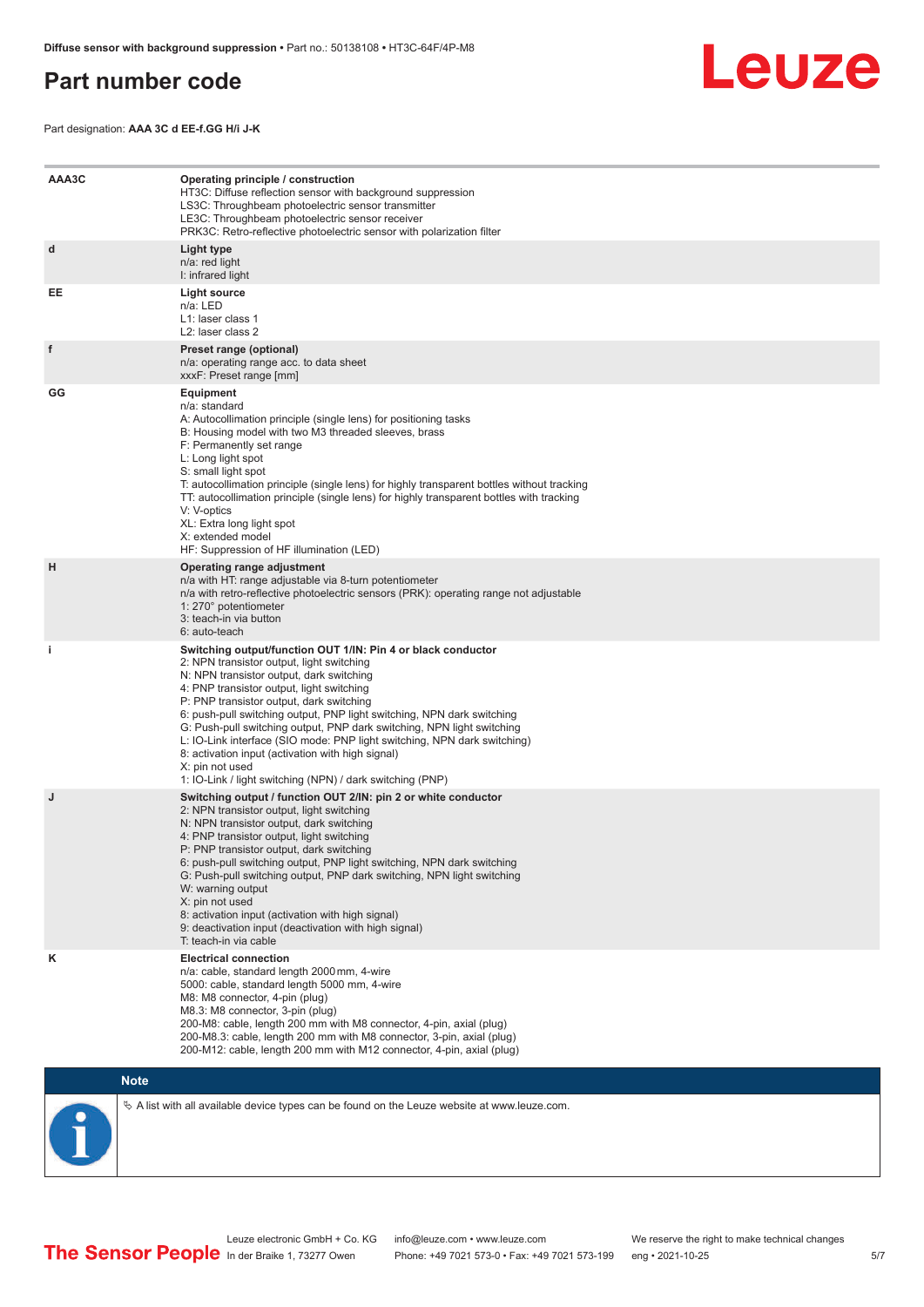## <span id="page-5-0"></span>**Notes**

## **Observe intended use!**

 $\%$  This product is not a safety sensor and is not intended as personnel protection.

 $\ddot{\phi}$  The product may only be put into operation by competent persons.

 $\%$  Only use the product in accordance with its intended use.



**For UL applications:**

ª For UL applications, use is only permitted in Class 2 circuits in accordance with the NEC (National Electric Code).

ª These proximity switches shall be used with UL Listed Cable assemblies rated 30V, 0.5A min, in the field installation, or equivalent (categories: CYJV/ CYJV7 or PVVA/PVVA7)

# **Further information**

- Light source: Average life expectancy 100,000 h at an ambient temperature of 25 °C
- Response time: For short decay times, an ohmic load of approx. 5 kOhm is recommended
- Sum of the output currents for both outputs, 50 mA for ambient temperatures > 40 °C

## **Accessories**

## Connection technology - Connection cables

|   |  | Part no. | <b>Designation</b> | <b>Article</b>   | <b>Description</b>                                                                                                                                |
|---|--|----------|--------------------|------------------|---------------------------------------------------------------------------------------------------------------------------------------------------|
| ▤ |  | 50130850 | KD U-M8-4A-V1-050  | Connection cable | Connection 1: Connector, M8, Axial, Female, 4-pin<br>Connection 2: Open end<br>Shielded: No<br>Cable length: 5,000 mm<br>Sheathing material: PVC  |
|   |  | 50130871 | KD U-M8-4W-V1-050  | Connection cable | Connection 1: Connector, M8, Angled, Female, 4-pin<br>Connection 2: Open end<br>Shielded: No<br>Cable length: 5,000 mm<br>Sheathing material: PVC |

## Mounting technology - Mounting brackets

|    | Part no. | <b>Designation</b> | <b>Article</b>  | <b>Description</b>                                                                                                                                                                       |
|----|----------|--------------------|-----------------|------------------------------------------------------------------------------------------------------------------------------------------------------------------------------------------|
| 小声 | 50060511 | BT <sub>3</sub>    | Mounting device | Design of mounting device: Angle, L-shape<br>Fastening, at system: Through-hole mounting<br>Mounting bracket, at device: Screw type<br>Type of mounting device: Rigid<br>Material: Metal |

Leuze